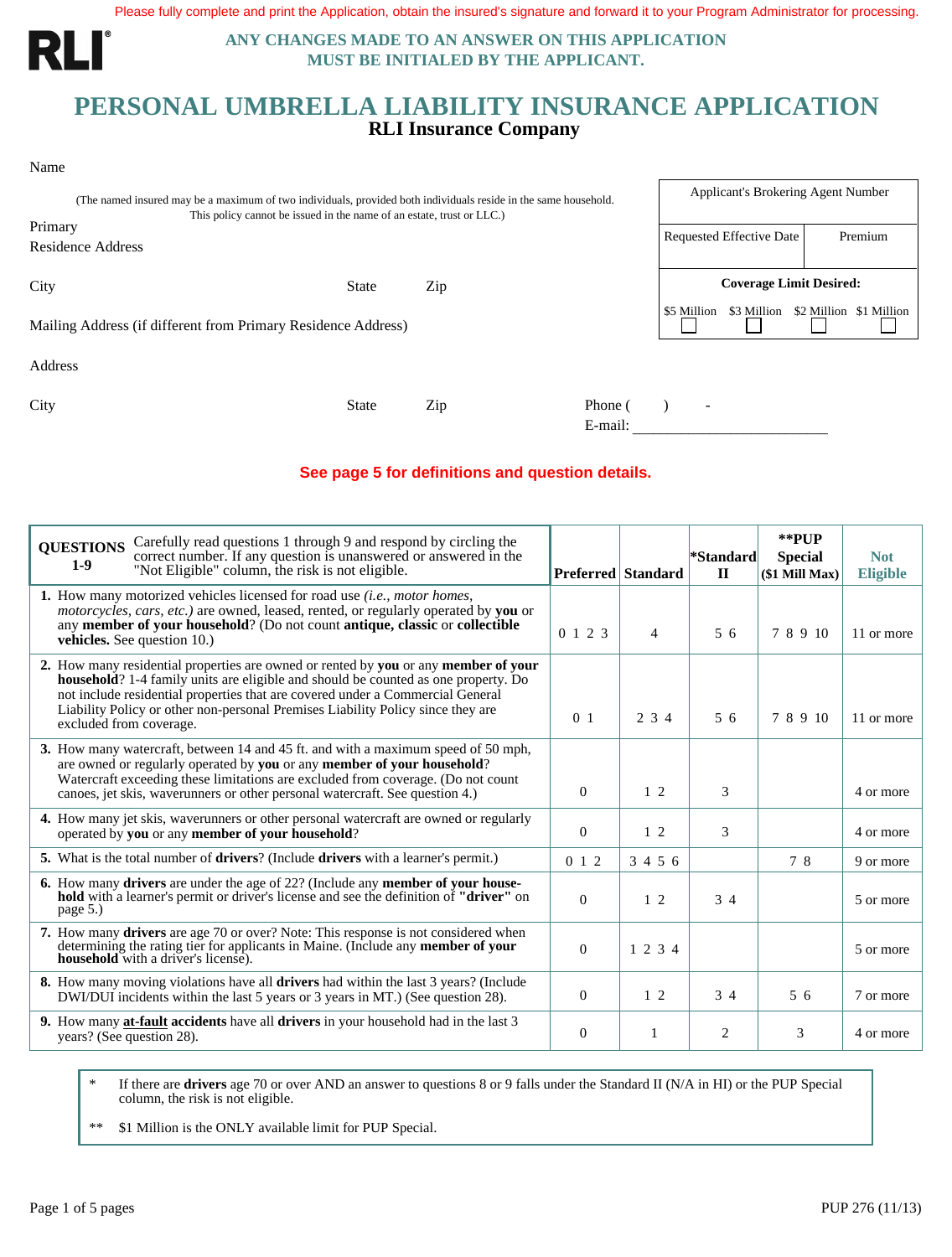|  |                                                                                                                                                                                                                                                                 | Please fully complete and print the Application, obtain the insured's signature and forward it to your Program Administrator for processing.                                                                                                                                                                                                                                                                                |                 |  |               |  |  |  |  |  |
|--|-----------------------------------------------------------------------------------------------------------------------------------------------------------------------------------------------------------------------------------------------------------------|-----------------------------------------------------------------------------------------------------------------------------------------------------------------------------------------------------------------------------------------------------------------------------------------------------------------------------------------------------------------------------------------------------------------------------|-----------------|--|---------------|--|--|--|--|--|
|  | <b>QUESTIONS</b><br>$10 - 15$                                                                                                                                                                                                                                   | Print the response clearly on the line provided. If the question is unanswered or the response is greater than the maximum number<br>indicated, the risk is not eligible. PUP Special charge(s) apply if any answer to questions 11 through 15 is greater than 0 (or greater<br>than 640 for question 12).                                                                                                                  |                 |  |               |  |  |  |  |  |
|  |                                                                                                                                                                                                                                                                 |                                                                                                                                                                                                                                                                                                                                                                                                                             |                 |  |               |  |  |  |  |  |
|  |                                                                                                                                                                                                                                                                 | 11. How many residential properties owned or rented by you or any member of your household are located outside of the U.S. (including                                                                                                                                                                                                                                                                                       |                 |  |               |  |  |  |  |  |
|  | 12. How many acres of timberland and/or land that is farmed, for which the liability coverage is provided by a Homeowners, Farmowners<br>or Farm Comprehensive Personal Liability Policy do you or any member of your household own or lease (including partial |                                                                                                                                                                                                                                                                                                                                                                                                                             |                 |  |               |  |  |  |  |  |
|  |                                                                                                                                                                                                                                                                 | 13. How many drivers have been licensed to drive in the U.S. less than one year, currently have a learner's permit, and/or have a non-U.S.                                                                                                                                                                                                                                                                                  |                 |  |               |  |  |  |  |  |
|  |                                                                                                                                                                                                                                                                 |                                                                                                                                                                                                                                                                                                                                                                                                                             |                 |  |               |  |  |  |  |  |
|  |                                                                                                                                                                                                                                                                 | 15. How many arrests, citations or license suspensions for driving under the influence of alcohol/drugs, driving while intoxicated and/or<br>any other alcohol/drug related incidents have all drivers had in the last 5 years or 3 years in MT? (Max. 1 per household for drivers                                                                                                                                          |                 |  |               |  |  |  |  |  |
|  | <b>QUESTIONS</b><br>$16 - 24$                                                                                                                                                                                                                                   | Read and respond by checking "Yes" or "No". If any question is unanswered or checked "Yes", the risk is not eligible.                                                                                                                                                                                                                                                                                                       |                 |  |               |  |  |  |  |  |
|  |                                                                                                                                                                                                                                                                 | 16. Have you or any other driver had an arrest, citation or conviction for reckless driving, careless driving (with 4 points in<br>FL), negligent driving and/or had a driver's license suspended (for reasons other than driving under the influence of alcohol                                                                                                                                                            |                 |  | $NO$ $\Box$   |  |  |  |  |  |
|  |                                                                                                                                                                                                                                                                 | 17. Have you or any member of your household been indicted, charged with or convicted of a felony within the last 5 years?  YES                                                                                                                                                                                                                                                                                             |                 |  | NO            |  |  |  |  |  |
|  |                                                                                                                                                                                                                                                                 | 18. Do you or any member of your household have an occupation of a professional entertainer, athlete, or media personality,<br>or hold a position as an appointed or elected political figure at the federal or state level, or in a political subdivision lower<br>than the state level where the population within that subdivision exceeds 100,000 people? (N/A for political figures in FL,<br>OR and TX.) $\cdots$ YES |                 |  | $NO$          |  |  |  |  |  |
|  |                                                                                                                                                                                                                                                                 | 19. Have you or any member of your household had any personal liability or personal auto bodily injury liability claims for                                                                                                                                                                                                                                                                                                 |                 |  | $NO$          |  |  |  |  |  |
|  |                                                                                                                                                                                                                                                                 | 20. Does any other member of your household or other person residing in your household have a Personal Umbrella policy                                                                                                                                                                                                                                                                                                      |                 |  | $NO$          |  |  |  |  |  |
|  |                                                                                                                                                                                                                                                                 | 21. Do you or any member of your household own (including partial ownership) 6 or more residential properties rented to<br>others that are not occupied in whole or in part at any time by you or any member of your household? 1-4 family units are                                                                                                                                                                        |                 |  | $NO$          |  |  |  |  |  |
|  |                                                                                                                                                                                                                                                                 | 22. Has any one driver had more than 3 moving violations in the last 3 years? (Include DWI/DUI incidents within the last 5                                                                                                                                                                                                                                                                                                  |                 |  | $NO$          |  |  |  |  |  |
|  |                                                                                                                                                                                                                                                                 | 23. Has any driver under the age of 20 had a driving incident within the last 3 years? $\Box$ The manufacture and the last 3 years? $\Box$                                                                                                                                                                                                                                                                                  |                 |  | NO            |  |  |  |  |  |
|  |                                                                                                                                                                                                                                                                 |                                                                                                                                                                                                                                                                                                                                                                                                                             |                 |  | $NO$ $\Box$   |  |  |  |  |  |
|  | 25                                                                                                                                                                                                                                                              | <b>QUESTION</b> Carefully read the information below and respond to Question 25. Note an additional form is required in the states of FL, LA, NH,<br>VT and WV as outlined below.                                                                                                                                                                                                                                           |                 |  |               |  |  |  |  |  |
|  | this Question 25.                                                                                                                                                                                                                                               | 25. Do you elect to purchase or reject Excess UM/UIM coverage? (select one)<br>Residents of FL, LA, NH, VT and WV: Submission of a state mandated form supersedes any response you may make to                                                                                                                                                                                                                              | <b>PURCHASE</b> |  | <b>REJECT</b> |  |  |  |  |  |
|  |                                                                                                                                                                                                                                                                 | <b>EXCESS UNINSURED/UNDERINSURED MOTORIST (UM/UIM) COVERAGE:</b> Excess UM/UIM coverage is offered for an<br>additional premium. Required Basic UM/UIM policy limits must be equal to the liability limits for the Required Basic Automobile Liability Policy.<br>For residents of FL, LA, NH, VT or WV you must submit the referenced state mandated form.                                                                 |                 |  |               |  |  |  |  |  |
|  |                                                                                                                                                                                                                                                                 | FL and WV: If you elect to purchase this coverage, you are required to accept this coverage in writing and pay the additional premium. If you<br>accept Excess UM/UIM coverage you must complete and return form PUP257B in FL or forms PUP547A and PUP547B in WV.                                                                                                                                                          |                 |  |               |  |  |  |  |  |
|  | the premium.                                                                                                                                                                                                                                                    | VT: Matching limits of Excess UM/UIM are available for an additional premium. If you elect to reduce the Excess UM/UIM limits to the statutory<br>minimum of \$100,000, you must complete and return form PUP257D. Receipt of the applicable form by the company will result in a reduction in                                                                                                                              |                 |  |               |  |  |  |  |  |
|  |                                                                                                                                                                                                                                                                 |                                                                                                                                                                                                                                                                                                                                                                                                                             |                 |  |               |  |  |  |  |  |

LA and NH: If you elect to reject Excess UM/UIM coverage you must complete and return form PUP257A in NH and PUP517 in LA. Receipt of the applicable form by the company will result in a reduction in the premium.

**All Other States:** Excess UM/UIM coverage is offered at a limitof \$1 million and an additional premium must be paid. No other form is required.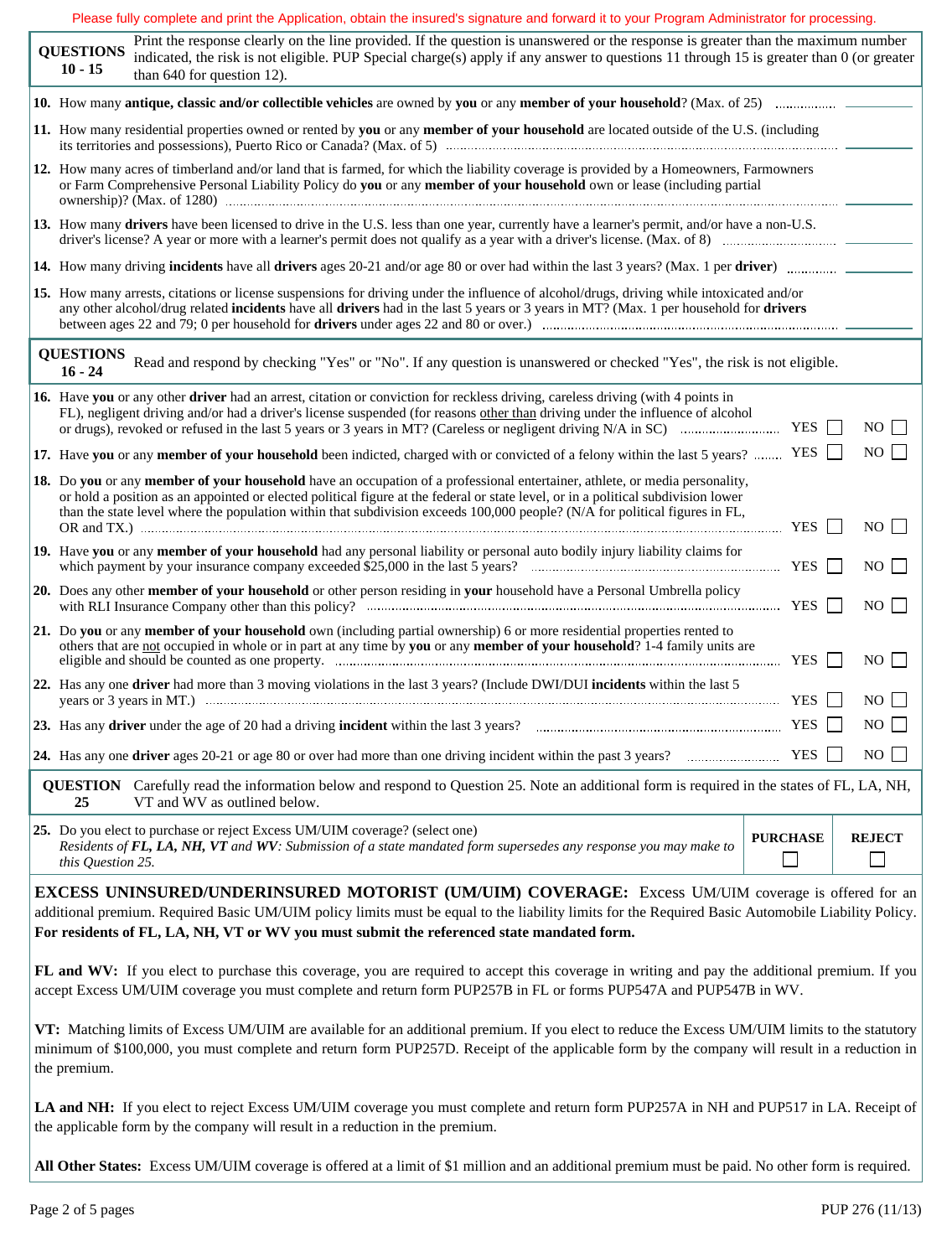| QUESTION Carefully read Question 26 and respond by checking "Yes" or "No". If left unanswered or checked "No," the<br>risk is not eligible.<br>26 |                                                                                                                                                                                                                                                                                                                                                                                                                                                                                                         | <b>Indicate</b><br><b>Response</b><br><b>Below</b>                                                                              |                                               |  |  |
|---------------------------------------------------------------------------------------------------------------------------------------------------|---------------------------------------------------------------------------------------------------------------------------------------------------------------------------------------------------------------------------------------------------------------------------------------------------------------------------------------------------------------------------------------------------------------------------------------------------------------------------------------------------------|---------------------------------------------------------------------------------------------------------------------------------|-----------------------------------------------|--|--|
| period as a condition of your coverage.                                                                                                           | 26. Do you and ALL members of your household agree to maintain the MINIMUM REQUIRED LIMITS OF LIABILITY coverage<br>outlined below as a condition of coverage? For those limits that currently do not apply to you or any member of your household,<br>you must agree to maintain those limits only if they become applicable to you or any member of your household during the policy                                                                                                                  |                                                                                                                                 | YES $\Box$<br>NO                              |  |  |
| PRIMARY RESIDENCE ONLY - REQUIRES                                                                                                                 | <b>FARMOWNERS OR FARM</b>                                                                                                                                                                                                                                                                                                                                                                                                                                                                               | <b>WATERCRAFT</b>                                                                                                               |                                               |  |  |
| <b>HOMEOWNERS OR COMPREHENSIVE</b><br>PERSONAL LIABILITY                                                                                          | <b>COMPREHENSIVE PERSONAL LIABILITY</b><br>(Required only if you or any member of your<br>household own a farm which is not covered                                                                                                                                                                                                                                                                                                                                                                     | (Including boats, personal watercraft,<br>jet skis and canoes)                                                                  |                                               |  |  |
| \$300,000 per occurrence                                                                                                                          | by your homeowners policy.)                                                                                                                                                                                                                                                                                                                                                                                                                                                                             | (Required only if you or a member of your<br>household own or acquire a watercraft during the                                   |                                               |  |  |
| SEASONAL, SECONDARY OR RENTAL<br>PROPERTIES REQUIRE PREMISES<br><b>LIABILITY OR COMPREHENSIVE</b>                                                 | \$300,000 per occurrence<br>UNLICENSED RECREATIONAL VEHICLES<br>(Including snowmobiles, ATVs, golf carts, etc.)                                                                                                                                                                                                                                                                                                                                                                                         | policy period that is not covered by your<br>homeowners or personal liability policy for the<br>following limits of liability.) |                                               |  |  |
| PERSONAL LIABILITY                                                                                                                                | (Required only if you or a member of your                                                                                                                                                                                                                                                                                                                                                                                                                                                               | $-OR-$                                                                                                                          | \$300,000 Combined Single Limits              |  |  |
| \$300,000 per occurrence                                                                                                                          | household own or acquire an unlicensed recreational<br>vehicle during the policy period that is not<br>covered by your homeowners or personal liability                                                                                                                                                                                                                                                                                                                                                 | \$250,000/\$500,000/\$100,000<br>$-OR-$<br>\$300,000/\$300,000/\$100,000                                                        |                                               |  |  |
| <b>NOTE:</b> Residential properties that are                                                                                                      | policy for the following limits of liability.)                                                                                                                                                                                                                                                                                                                                                                                                                                                          |                                                                                                                                 |                                               |  |  |
| covered under a commercial or other<br>non-personal premises liability policy<br>are excluded from coverage.                                      | <b>NOTE: The RLI Personal Umbrella does not</b><br>\$100,000 Combined Single Limit per occurrence<br>provide coverage for watercraft exceeding<br>(\$325,000 in Texas)<br>45 ft and/or 50 mph. This exclusion does not<br>$-OR-$<br>apply to personal watercraft.<br>\$100,000/\$300,000/\$25,000                                                                                                                                                                                                       |                                                                                                                                 |                                               |  |  |
|                                                                                                                                                   | If you are unsure what underlying coverage limits you are carrying, or are required to carry, we suggest contacting your local brokering agent.                                                                                                                                                                                                                                                                                                                                                         |                                                                                                                                 |                                               |  |  |
| <b>QUESTION</b><br>27<br>operate a vehicle. If left unanswered, the risk is not eligible.                                                         | Carefully read Question 27 and respond by selecting one limit (A, B, or C) in the box provided. You MUST agree<br>to maintain one of the three limits outlined in question 27, regardless of whether you currently own, lease, rent or                                                                                                                                                                                                                                                                  |                                                                                                                                 | Option<br>A, B, or C<br><b>Selected Below</b> |  |  |
|                                                                                                                                                   | 27. Which of the following MINIMUM REQUIRED LIMITS OF AUTOMOBILE LIABILITY do you and all members of your<br>household agree to maintain as a condition of coverage for all licensed vehicles, that are owned, leased, rented, operated or<br>acquired during the policy period? If you elect to purchase Excess Uninsured/Underinsured Motorist (UM/UIM) coverage the<br>Required Basic UM/UIM Policy Limits must be equal to the liability limits for the Required Basic Automobile Liability Policy. |                                                                                                                                 | A B C                                         |  |  |

# **Limit A**

\$500,000 Bodily Injury per person/ \$500,000 Bodily Injury per occurrence/ \$50,000 Property Damage per occurrence -OR- \$500,000 Combined Single Limit per occurrence

**Limit A is ALWAYS REQUIRED if there are drivers under the age of 22 in the household -OR-If the answer to question 15 is >0 -OR-In KS and MA, if there are drivers with six years or less driving experience**

**in the household.**

# **Limit B**

**You** agree that this condition applies equally to personal use of a vehicle covered under a Commercial Automobile Liability Policy.

\$250,000 Bodily Injury per person/ \$500,000 Bodily Injury per occurrence/ \$50,000 Property Damage per occurrence -OR- \$300,000 Bodily Injury per person/ \$300,000 Bodily Injury per occurrence/ \$50,000 Property Damage per occurrence -OR-

\$300,000 Combined Single Limit per occurrence (\$325,000 in Texas)

# **Limit C**

\$100,000 Bodily Injury per person/ \$300,000 Bodily Injury per occurrence/ \$50,000 Property Damage per occurrence

**The choice of Limit C results in a higher premium.**

**Excess UM/UIM is not available if you maintain Limit C.**

Limits B and C are available options ONLY if all drivers in the household are age 22 and over. Limit C is NOT available if there are any drivers age 70 or over in the household; and/or if any **response makes the risk Standard II (N/A in HI); and/or if any response makes the risk PUP Special.**

**If you are unsure what underlying coverage limits you are carrying, or are required to carry, we suggest contacting your local brokering agent.**

**Please be sure to sign application on page 4.**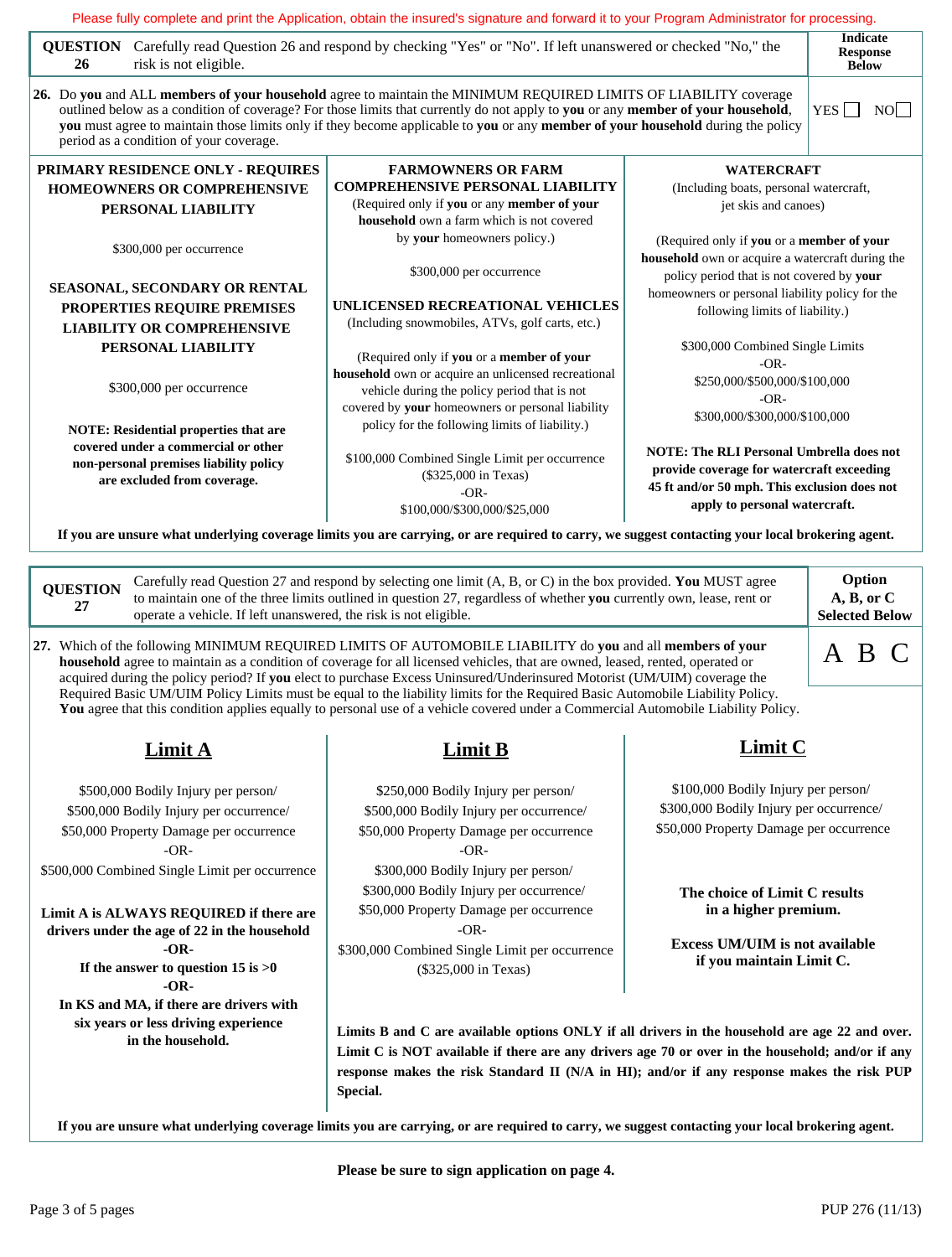Please fully complete and print the Application, obtain the insured's signature and forward it to your Program Administrator for processing.

| Complete the following for all <b>members of your household age 14 and older</b> . Also include on this list any other person who<br><b>QUESTION</b><br>operates a vehicle owned, leased, rented or regularly operated by you or a member of your household at least 50% or more of<br>28<br>that vehicle's use. |                                       |                                           |                   |                     |       |                              |                                                                                                       |                   |                |
|------------------------------------------------------------------------------------------------------------------------------------------------------------------------------------------------------------------------------------------------------------------------------------------------------------------|---------------------------------------|-------------------------------------------|-------------------|---------------------|-------|------------------------------|-------------------------------------------------------------------------------------------------------|-------------------|----------------|
|                                                                                                                                                                                                                                                                                                                  |                                       | Number of:<br>Drivers License<br>Licensed |                   |                     |       |                              |                                                                                                       |                   |                |
|                                                                                                                                                                                                                                                                                                                  | <b>Full Name</b><br>(First, MI, Last) | Date of Birth                             | or Permit?<br>Y/N | or<br>Permit Number | State | Relationship to<br>Applicant | Violations $3 \text{ yrs}$ At-Fault<br>(Incl. DWI/DUI   Accidents<br>$5 \text{ yrs}/3 \text{ yrs MT}$ | $(3 \text{ yrs})$ | DWI/DUI<br>Y/N |
|                                                                                                                                                                                                                                                                                                                  |                                       |                                           |                   |                     |       |                              |                                                                                                       |                   |                |
|                                                                                                                                                                                                                                                                                                                  |                                       |                                           |                   |                     |       |                              |                                                                                                       |                   |                |
|                                                                                                                                                                                                                                                                                                                  |                                       |                                           |                   |                     |       |                              |                                                                                                       |                   |                |
|                                                                                                                                                                                                                                                                                                                  |                                       |                                           |                   |                     |       |                              |                                                                                                       |                   |                |
|                                                                                                                                                                                                                                                                                                                  |                                       |                                           |                   |                     |       |                              |                                                                                                       |                   |                |
|                                                                                                                                                                                                                                                                                                                  |                                       |                                           |                   |                     |       |                              |                                                                                                       |                   |                |
|                                                                                                                                                                                                                                                                                                                  |                                       |                                           |                   |                     |       |                              |                                                                                                       |                   |                |
|                                                                                                                                                                                                                                                                                                                  |                                       |                                           |                   |                     |       |                              |                                                                                                       |                   |                |
|                                                                                                                                                                                                                                                                                                                  |                                       |                                           |                   |                     |       |                              |                                                                                                       |                   |                |
|                                                                                                                                                                                                                                                                                                                  |                                       |                                           |                   |                     |       |                              |                                                                                                       |                   |                |

**IMPORTANT NOTICE REGARDING THE FAIR CREDIT REPORTING ACT:** I understand that as a part of the underwriting procedure, a consumer report may be obtained or an investigative consumer report may be prepared. Such reports may include information regarding my driving record, credit history, general reputation, personal characteristics and mode of living. I hereby consent to the preparation of such reports and the disclosure of such reports to RLI Insurance Company and the producer of record. I understand that these reports will be handled in the strictest confidence, and that information as to the nature and the scope of these reports will be provided to me upon request.

**FRAUD** WARNING: Any person who knowingly and with intent to defraud any insurance company or other person files an application for insurance or statement of claim containing any materially false, incomplete, or misleading information, or conceals information concerning any material fact thereto, commits a fraudulent insurance act, which is a crime punishable by incarceration, and shall also be subject to civil penalties.

**APPLICANT STATEMENT:** The information given on this application is true and complete to the best of my knowledge. I understand that any omission or misstatement of fact in the information given voids the policy. I agree that I will acquire and maintain Minimum Required Limits of Liability for all additional exposures (drivers, houses, vehicles, watercraft, etc.) if they become applicable during the policy period.The insured's Brokering Agent shall not have the right to make, alter, modify, or discharge any contract or policy issued on the basis of this Application. I understand that the application and prepayment of premium must be accepted by RLI Insurance Company.

## **I UNDERSTAND THIS APPLICATION IS SUBJECT TO UNDERWRITING REVIEW, IS NOT A BINDER and NO INSURANCE WILL BE IN EFFECT UNTIL RLI INSURANCE COMPANY ISSUES A POLICY. THE APPLICATION WILL NOT BE ACCEPTED WITHOUT APPLICANT'S ORIGINAL SIGNATURE. A Power of Attorney letter must accompany the application, where applicable.**

## **DATE APPLICANT'S ORIGINAL SIGNATURE:**

(FL Requirement: This application is in compliance with Section 626.752, Florida Statutes. A copy has been furnished to the applicant and coverage is Not Bound.)

APPLICANT'S BROKERING AGENT'S SIGNATURE:

APPLICANT'S BROKERING AGENCY'S NAME:

APPLICANT'S BROKERING AGENCY'S ADDRESS:

APPLICANT'S BROKERING AGENT'S LICENSE ID #:

## **ANY CHANGES MADE TO AN ANSWER ON THIS APPLICATION MUST BE INITIALED BY THE APPLICANT. THE SAME VERSION DATE MUST APPEAR ON ALL 4 PAGES OF THE APPLICATION.**

## **A PREMIUM CHECK MUST ACCOMPANY THE APPLICATION TO COMPLETE PROCESSING.**